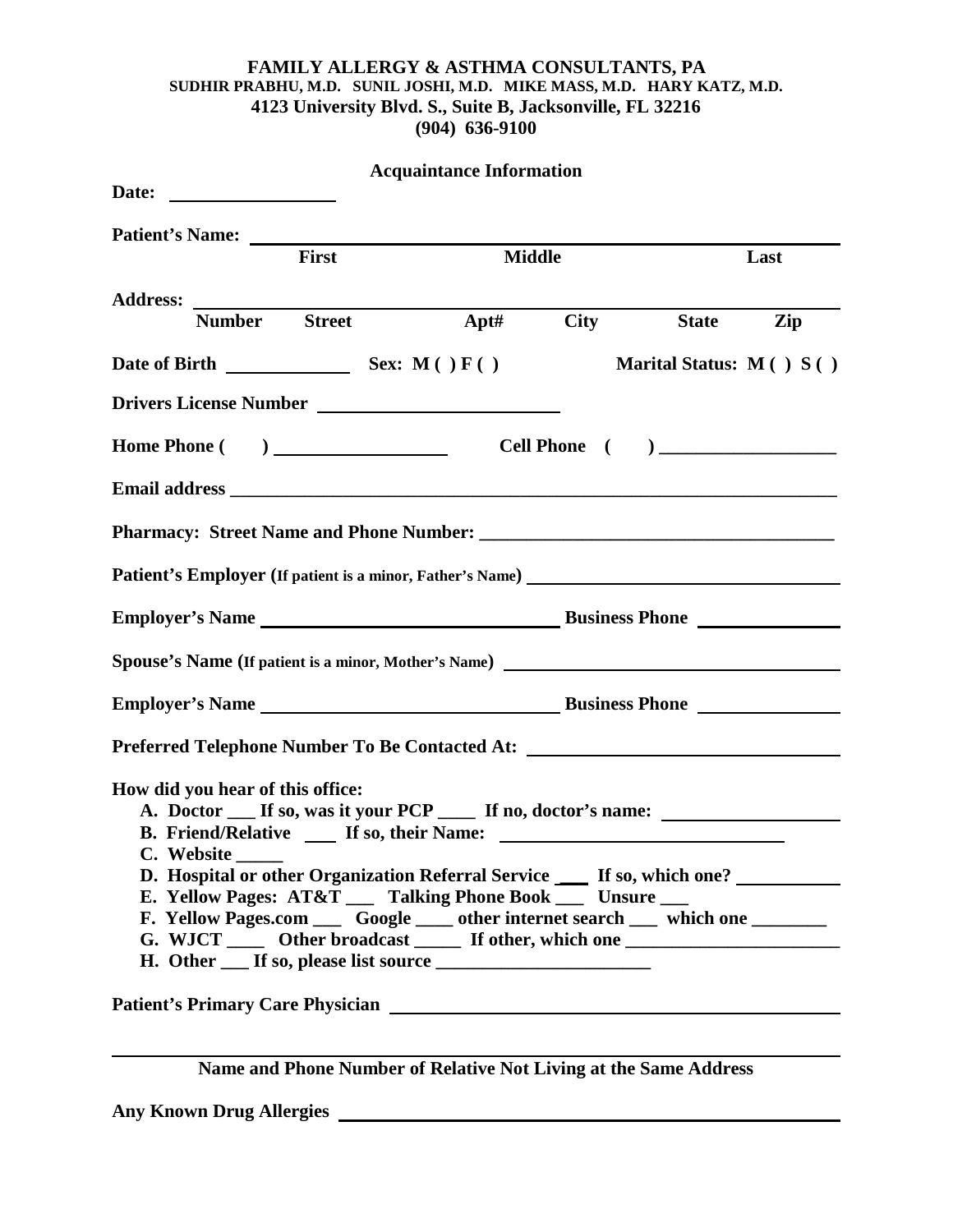### **BILLING/PAYMENT POLICY**

As part of our efforts to offer improved and convenient service to our patients, we have established a billing policy. Please spend some time to familiarize yourself with it.

Payment is due at the time of service, as per the following guidelines, by either check or credit card. **WE DO NOT ACCEPT CASH.**

HMO/PPO Policies: We will follow the copay, co-insurance and deductible guidelines for your HMO/PPO policy. If your insurance policy is an HMO, which requires a referral, we must have either a written referral or a referral number before your visit or you will be responsible for payment in full at the time of service.

Indemnity Policies: We will file with your insurance company, less and deductible or co-insurance which will be payable at the time of service, for all services except for those related to follow up care/visits. Kindly note that we file with your insurance company as a courtesy to you. However each patient is ultimately responsible for the satisfactory payment of all fees incurred in relation to the services provided to him/her. Any outstanding balance 6 weeks after we have billed your insurance company is payable by you. We recommend that you follow up with your insurance company at regular intervals to avoid being billed.

Please note that any services which are not covered by your insurance policy are payable at the time of service.

We cannot coordinate benefits between multiple policies (Exception – Medicare recipient)

I have read and agree to the above billing policy:

Patient/Guardian's Signature Date

# **AUTHORIZATIONS**

I authorize the Family Allergy & Asthma Consultants to release all or portions of its files regarding myself/the patient to other physicians who provide services for my/the patient's care, to insurance companies for the purposes of processing claims, and to interested government agencies including Medicare and Medicaid.

We hereby irrevocably assign to the clinic all benefits to which the patient or I am entitled, including Medicare and Medicaid benefits, if applicable, and insurance proceeds. I authorize the clinic to act as agent for us and for the patient to collect insurance proceeds and we authorize the insurance carrier to pay all insurance benefits directly to the clinic.

Patient/Guardian's Signature Date

## **NON-COVERED SERVICES AGREEMENT**

Our staff will make every effort to assist you with your insurance company to ensure that your treatment is authorized and you receive maximum reimbursement to cover the cost of your treatment. In the event your company refuses to authorize your care as medically necessary, you will be responsible for all charges associated with your care.

**I understand that if my insurance company refuses to authorize my care for any reason, that I will be responsible for** all charges and payments for services rendered. Charges will reflect usual and customary rate for services.

Patient/Guardian's Signature Date

#### **CANCELLATION POLICY**

If in the event you have to cancel or reschedule an appointment, we require 24-hour advance notice.

Patient/Guardian's Signature Date